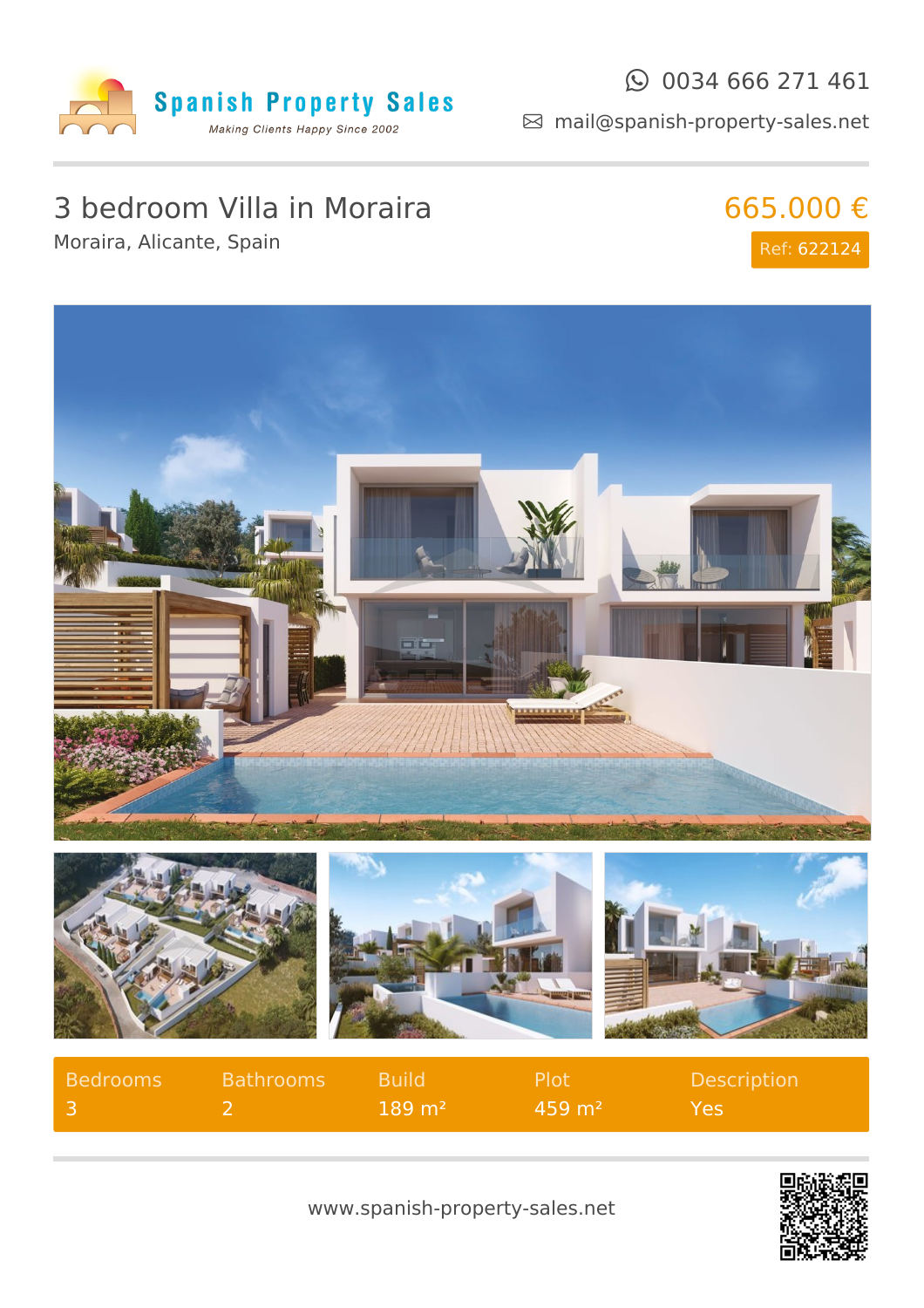

mail@spanish-property-sales.net

### 3 bedroom Villa in Moraira

Moraira, Alicante, Spain



#### Description

Ten modern semi-detached villas for sale in the exclusive area of EL Portet Moraira.

Set in a delightful green lush location of El Portet in Moraira close to the wonderful nearby sandy beaches and amenities. Designed and built to a high standard with a excellent quality of finishing.

Bright and modern interiors, Consisting of three bedrooms, two bathrooms, guest toilet, parking, garden, BBQ area, private swimming pool and terraces

Benefits;

Entrance door with 3-point security lock

Roca bathroom fittings

Exterior carpentry in aluminium with thermal bridge

Double-leaf glazing climatic (4+4+C+4)

Modern open plan Kitchen

Automated garage door

Intercom

Hot water with solar energy

Heating with radiators and towel rails in bathrooms

Air conditioning with splits in rooms and lounge

Private swimming pool with large terrace area

Private parking

Outside bathroom, barbecue and pergola

Finished to a very high standard

All set in a peaceful sought after location



www.spanish-property-sales.net